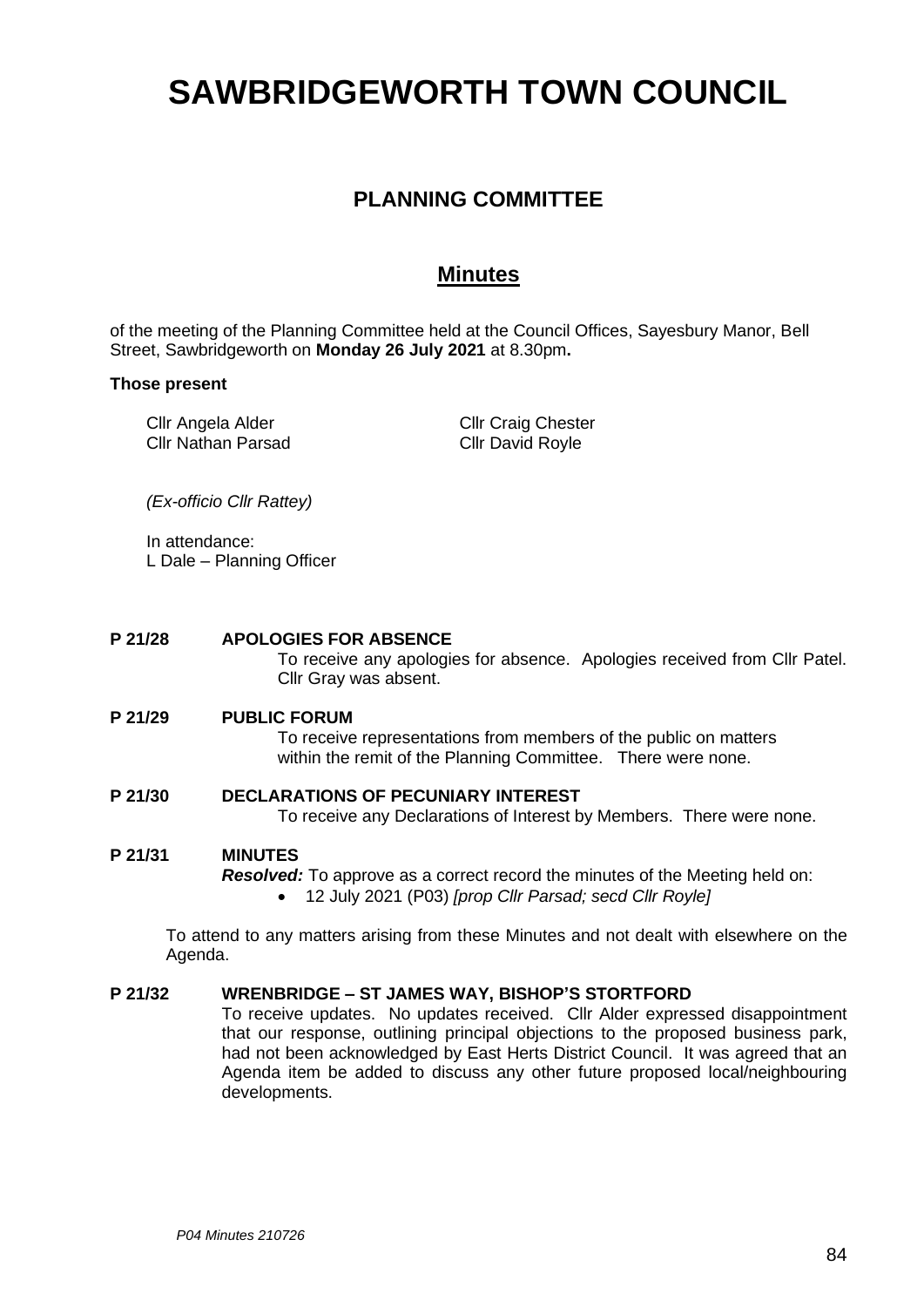### **P 21/33 PLANNING APPLICATIONS RECEIVED FROM EHDC**

To consider Planning Applications received from EHDC since the last meeting of the Planning Committee.

#### **3/21/0893/FUL 7 Pishiobury Drive, CM21**

[Demolition of existing house and construction of one 2 storey detached house with](https://publicaccess.eastherts.gov.uk/online-applications/applicationDetails.do?activeTab=documents&keyVal=QR6PPXGL04O00)  [basement, loft bedrooms, two balconies to rear first floor;](https://publicaccess.eastherts.gov.uk/online-applications/applicationDetails.do?activeTab=documents&keyVal=QR6PPXGL04O00) detached garage and front [entrance gates](https://publicaccess.eastherts.gov.uk/online-applications/applicationDetails.do?activeTab=documents&keyVal=QR6PPXGL04O00)

**\_\_\_\_\_\_\_\_\_\_\_\_\_\_\_\_\_\_\_\_\_\_\_\_\_\_\_\_\_\_\_\_\_\_\_\_\_\_\_\_\_\_\_\_\_\_\_\_\_\_\_\_\_\_\_\_\_\_\_\_\_\_\_\_\_**

*STC Comment:* Objection. Overdevelopment of site. Neighbour's objections supported *[prop Cllr Parsad; secd Cllr Royle]*

**\_\_\_\_\_\_\_\_\_\_\_\_\_\_\_\_\_\_\_\_\_\_\_\_\_\_\_\_\_\_\_\_\_\_\_\_\_\_\_\_\_\_\_\_\_\_\_\_\_\_\_\_\_\_\_\_\_\_\_\_\_\_\_\_\_**

**\_\_\_\_\_\_\_\_\_\_\_\_\_\_\_\_\_\_\_\_\_\_\_\_\_\_\_\_\_\_\_\_\_\_\_\_\_\_\_\_\_\_\_\_\_\_\_\_\_\_\_\_\_\_\_\_\_\_\_\_\_\_\_\_\_**

#### **3/21/1740/HH 1 Fair Green, CM21 9AG**

[Rebuilding of damaged boundary wall](https://publicaccess.eastherts.gov.uk/online-applications/applicationDetails.do?activeTab=documents&keyVal=QVISGJGLFTM00)

*STC Comment:* No objection *[prop Cllr Chester; secd Cllr Royle]*

#### **3/21/1742/HH 4 The Old Stables, Bell St, CM21 9AN**

[Insertion of window to first floor rear elevation](https://publicaccess.eastherts.gov.uk/online-applications/applicationDetails.do?activeTab=documents&keyVal=QVK0TQGLFTS00)

*STC Comment:* No objection *[prop Cllr Chester; secd Cllr Royle]*

#### **3/21/1782/HH 4 Rowney Wood, CM21 0HR**

[Single storey side extension with insertion of new roof lights and side window, alterations](https://publicaccess.eastherts.gov.uk/online-applications/applicationDetails.do?activeTab=documents&keyVal=QVTA8QGLFWU00)  [to fenestration](https://publicaccess.eastherts.gov.uk/online-applications/applicationDetails.do?activeTab=documents&keyVal=QVTA8QGLFWU00)

**\_\_\_\_\_\_\_\_\_\_\_\_\_\_\_\_\_\_\_\_\_\_\_\_\_\_\_\_\_\_\_\_\_\_\_\_\_\_\_\_\_\_\_\_\_\_\_\_\_\_\_\_\_\_\_\_\_\_\_\_\_\_\_\_\_**

**STC Comment:** No objection, however would urge an assessment of light be carried out *[prop Cllr Parsad; secd Cllr Chester]*

**\_\_\_\_\_\_\_\_\_\_\_\_\_\_\_\_\_\_\_\_\_\_\_\_\_\_\_\_\_\_\_\_\_\_\_\_\_\_\_\_\_\_\_\_\_\_\_\_\_\_\_\_\_\_\_\_\_\_\_\_\_\_\_\_\_**

#### **P 21/34 LATE PLANNING APPLICATIONS**

To deal with Planning Applications received from EHDC following the Publication of this Agenda and received before 23 July 2021.

#### **3/21/1861/FUL The Chestnuts, Redricks Lane, CM21**

Change of use of annexe known as Rose Cottage to separate residential dwelling within its own curtilage and creation of new entrance and gates. *STC Comment:* No objection *[prop Cllr Parsad; secd Cllr Chester]*

**\_\_\_\_\_\_\_\_\_\_\_\_\_\_\_\_\_\_\_\_\_\_\_\_\_\_\_\_\_\_\_\_\_\_\_\_\_\_\_\_\_\_\_\_\_\_\_\_\_\_\_\_\_\_\_\_\_\_\_\_\_\_\_\_\_**

**\_\_\_\_\_\_\_\_\_\_\_\_\_\_\_\_\_\_\_\_\_\_\_\_\_\_\_\_\_\_\_\_\_\_\_\_\_\_\_\_\_\_\_\_\_\_\_\_\_\_\_\_\_\_\_\_\_\_\_\_\_\_\_\_\_**

**\_\_\_\_\_\_\_\_\_\_\_\_\_\_\_\_\_\_\_\_\_\_\_\_\_\_\_\_\_\_\_\_\_\_\_\_\_\_\_\_\_\_\_\_\_\_\_\_\_\_\_\_\_\_\_\_\_\_\_\_\_\_\_\_\_**

#### **P 21/35 PLANNING DECISIONS MADE BY EHDC**

To receive Planning Decisions from EHDC.

#### **3/21/0311/HH 25 Vantorts Road, CM21 9NA**

Alterations and raising of roof. Two storey side extension and changes to fenestration *STC Comment:* Objection - overdevelopment

*EHDC Decision:* Refused. "The proposed development, by virtue of its resultant size, scale and dominance through the addition of the two storey side extension, would result in an overly large dwelling that does not relate satisfactorily to the existing dwelling and does not respect or improve upon the character of the area. As such, the proposal conflicts with Policies HOU11 (criteria a) and DES4 (I.(a)) of the East Herts District Plan (2018)"

**\_\_\_\_\_\_\_\_\_\_\_\_\_\_\_\_\_\_\_\_\_\_\_\_\_\_\_\_\_\_\_\_\_\_\_\_\_\_\_\_\_\_\_\_\_\_\_\_\_\_\_\_\_\_\_\_\_\_\_\_\_\_\_\_\_**